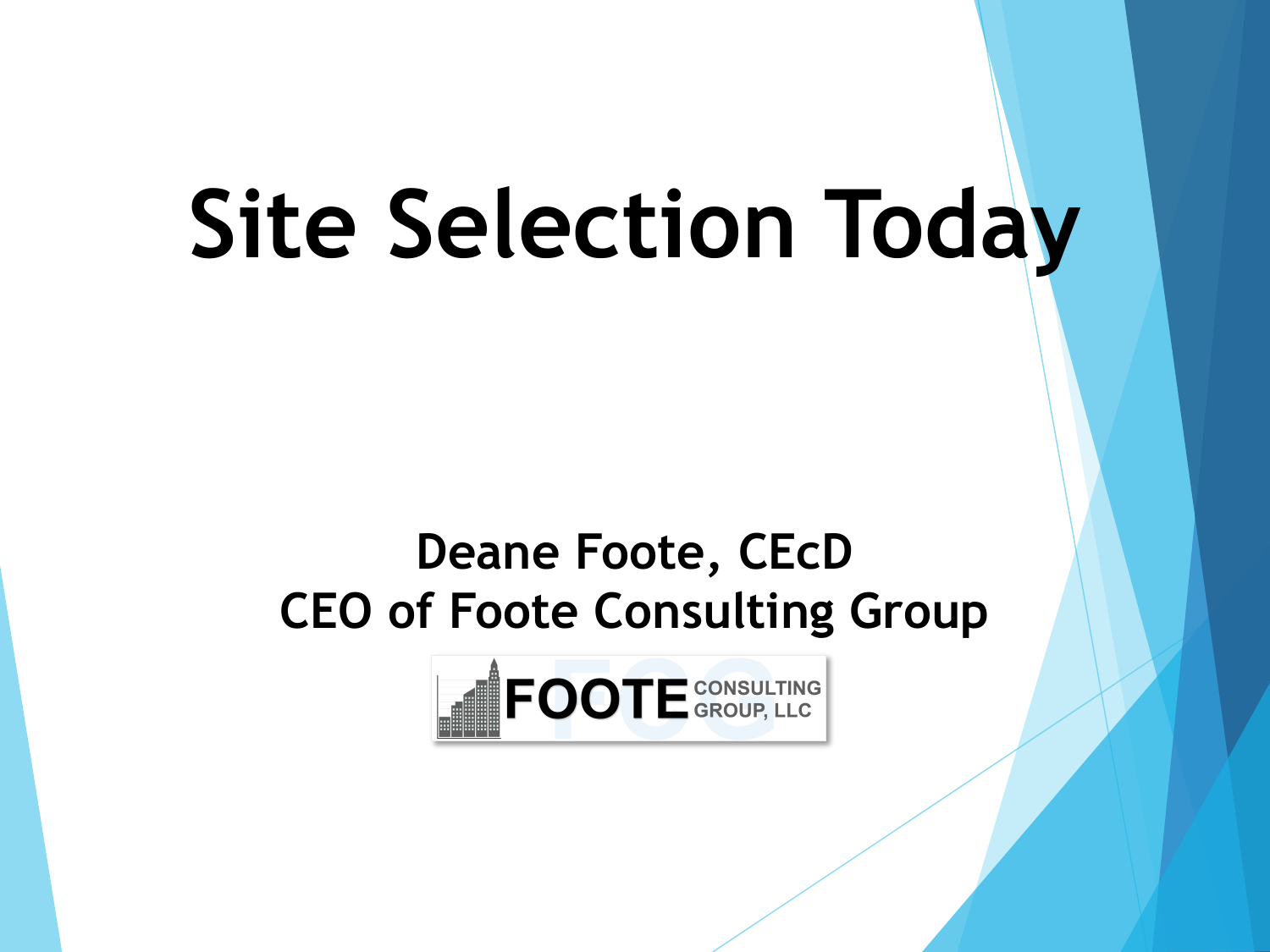## **About FCG**

- **Site selection**, economic development, real estate, & workforce consulting company
- Worked on many **regional site selection projects** that created over 5,000 jobs & \$1 billion in capital investment in recent years
- **Completed many successful economic** development plans that have created hundreds of jobs
- Deane is a Founding Board Member and former Treasurer of the **Site Selectors Guild**

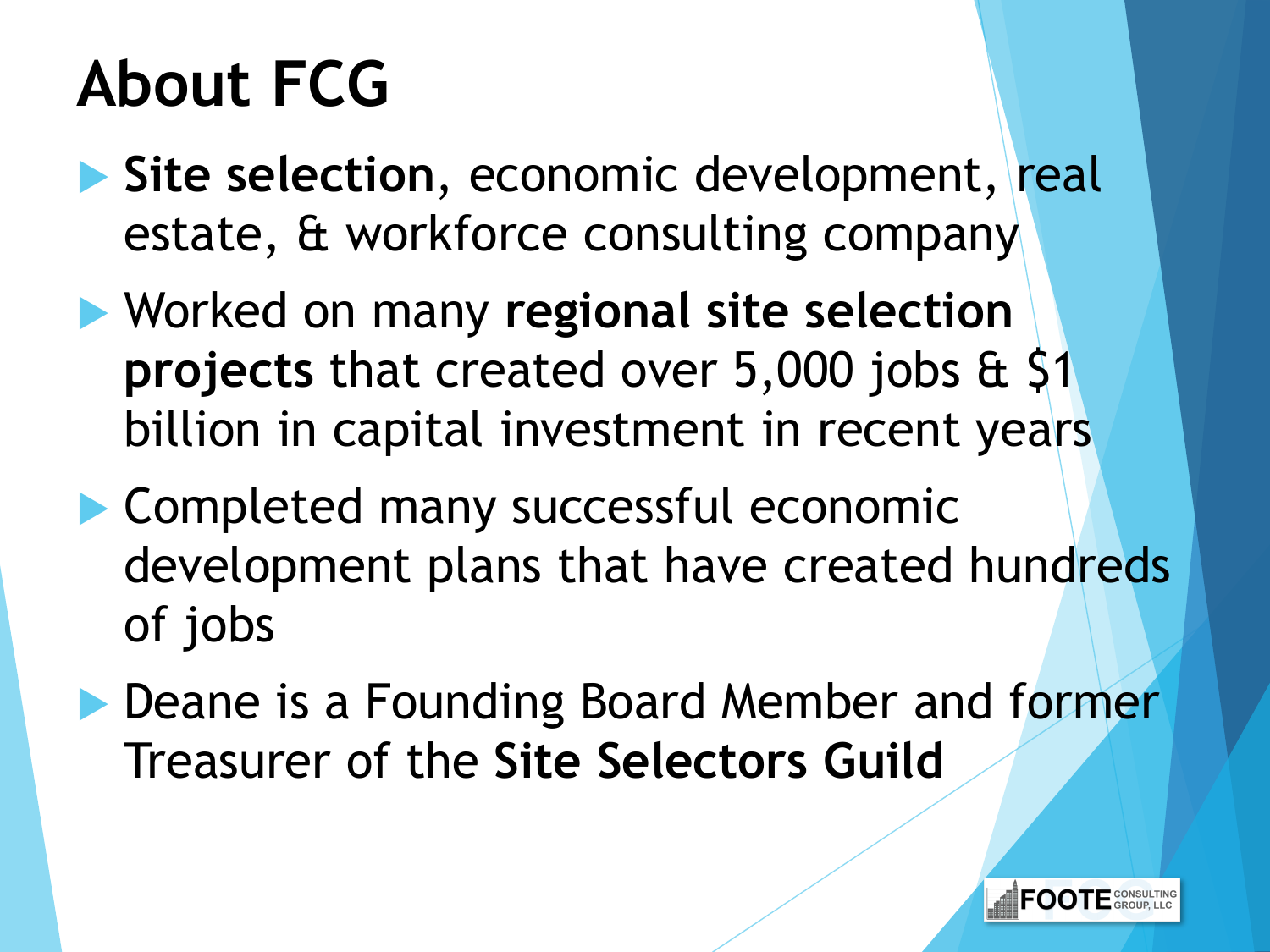## **Site Selection Experience**

- **Protocast JLC** foundry in Carson City, NV
- **Navajo Chapters Inland Port**
- **Wal-Mart Distribution Centers** (DC) nation-wide
- **MeadWestvaco** DC/port locations
- **Sisener** Spanish renewable energy firm
- **Prewitt Industrial Park, NM**
- **Certified Sites Programs**



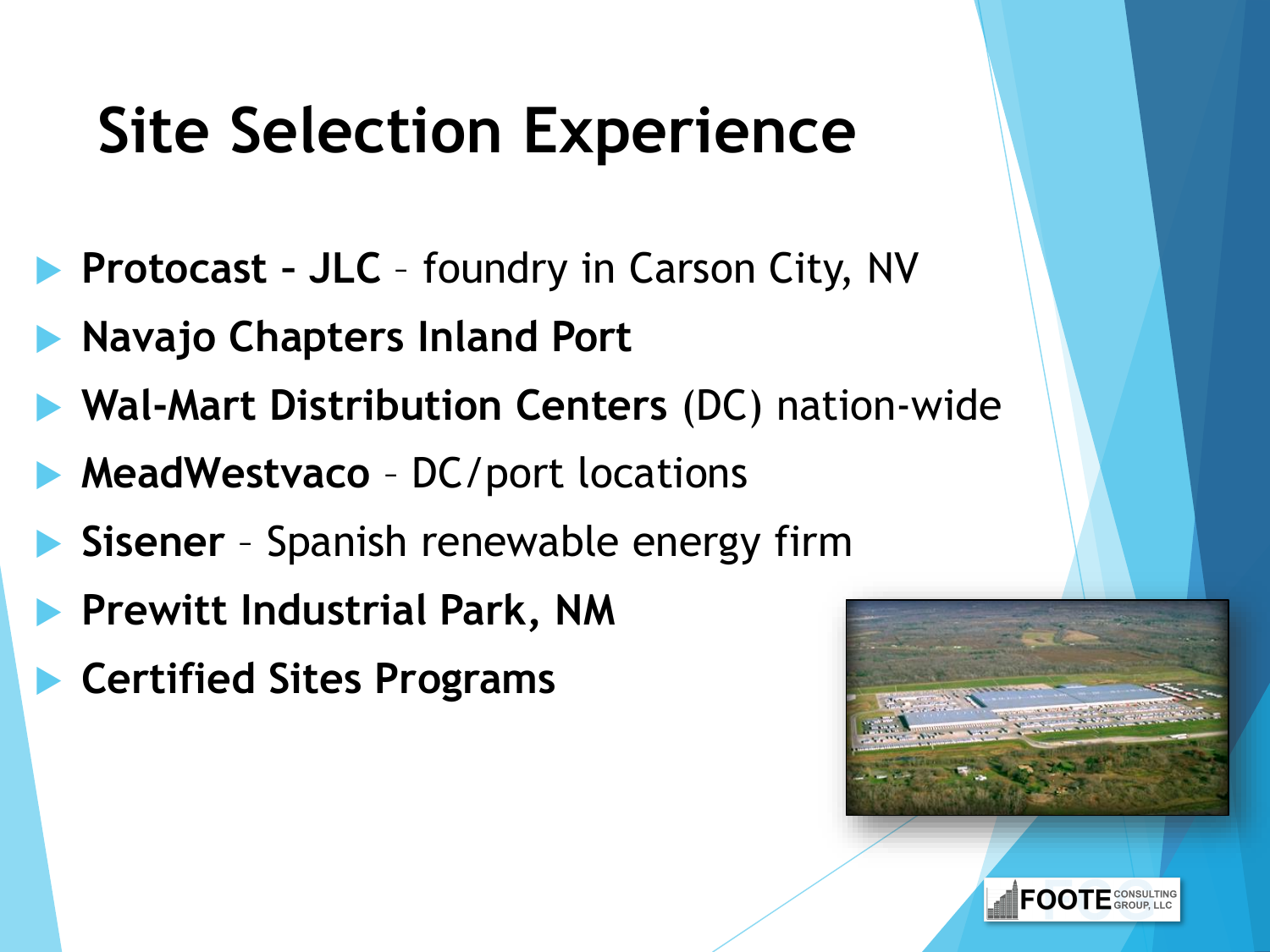## **INTRODUCTION**

- ▶ 3 days in your region  $(2.5$ *actually…thanks American!)*
- 8 **regional** interviews
- **Industrial park tours**
- **KSU Foundation tours**
- Great meals *(i.e. Sugar Creek…YUM), and*

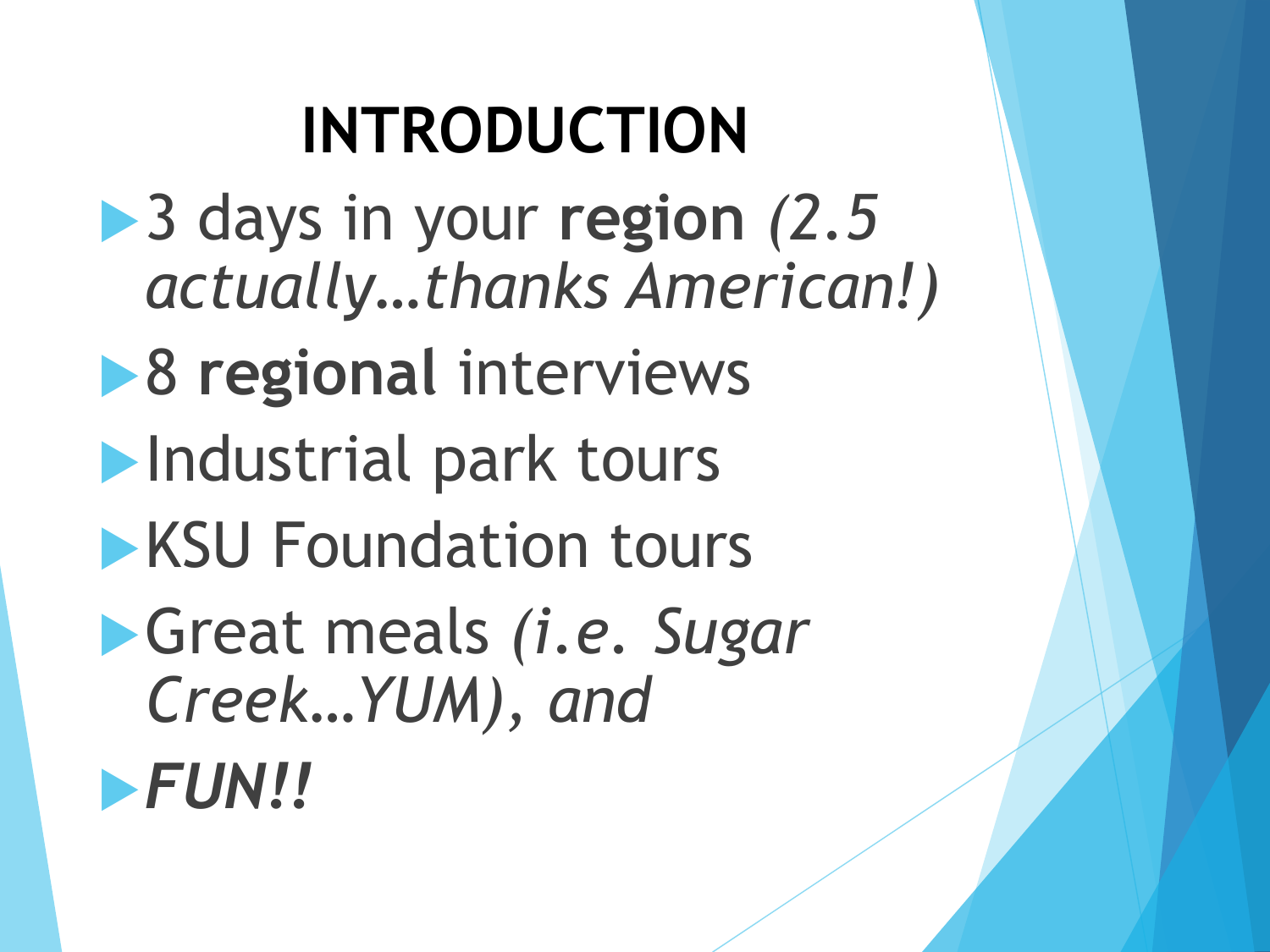### **What do locating/expanding companies want?**

- **Access to markets/freight costs**
- **Skilled workforce availability & quality**
	- *Expanding workforce development programs (i.e. WorkReady with Work Keys)*
- **Wages/salaries**
- **Sites/buildings**
	- *Certified/Shovel Ready Sites/Buildings*
- **Utilities/Infrastructure**
	- **Electric power costs**
- **Quality of life**
	- Education; recreation; culture
- **Incentives**
	- Training; tax credits; site related; *closing funds fund*

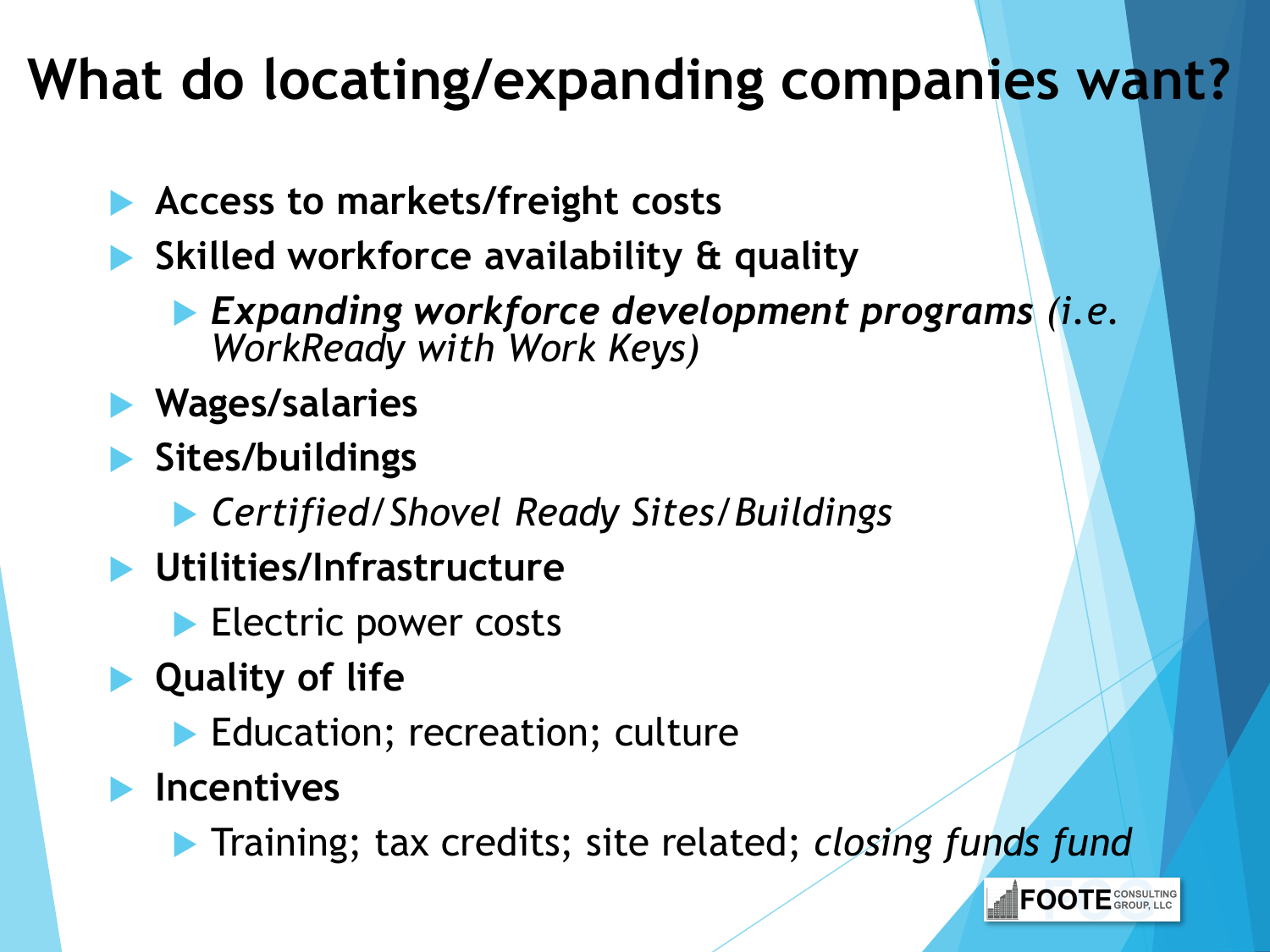### **Freight/Logistics: Mostly** *Strengths* (Least understood factor by the ED community; could be factor #1)

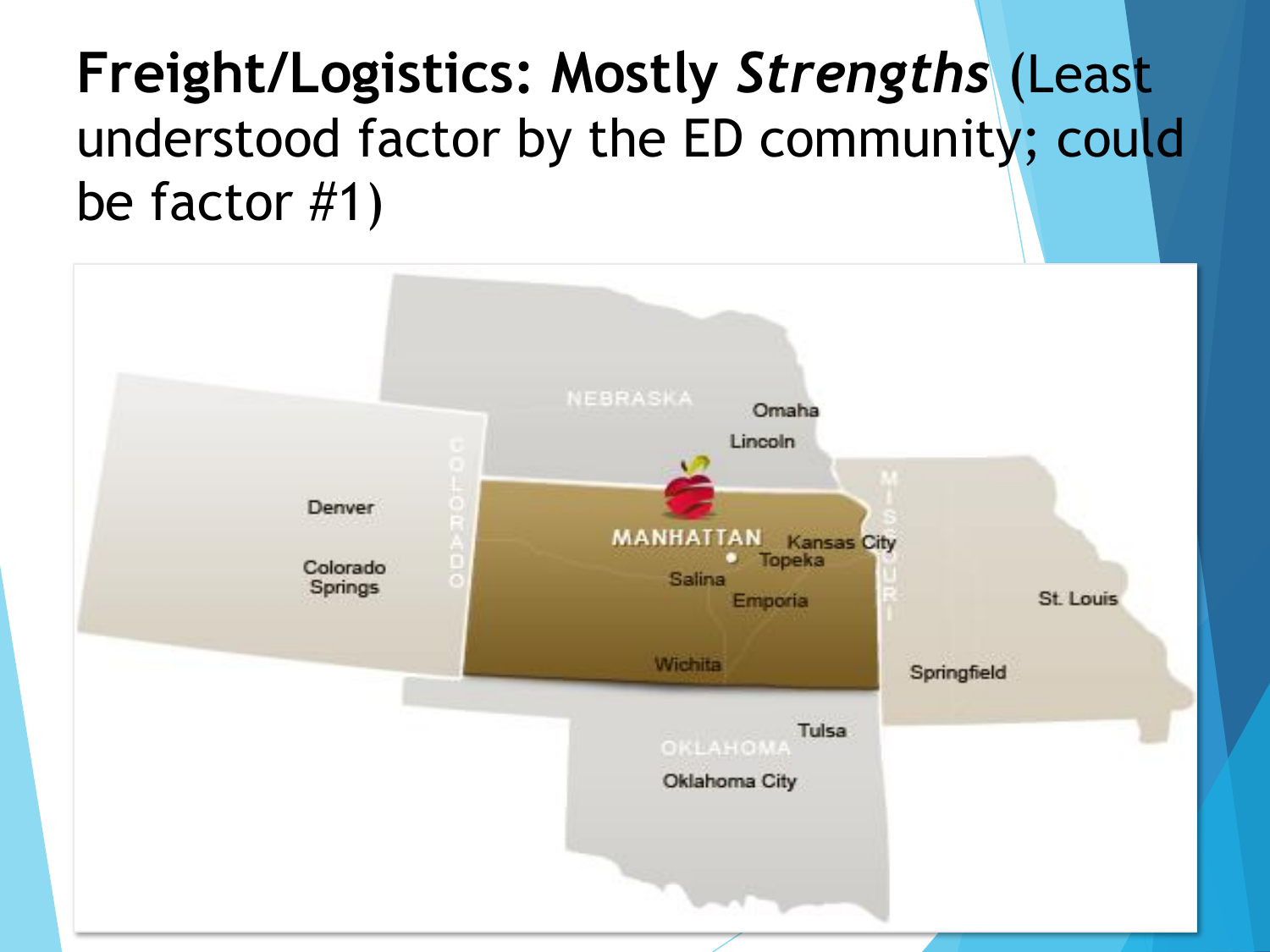## **Wages:** *Strength*

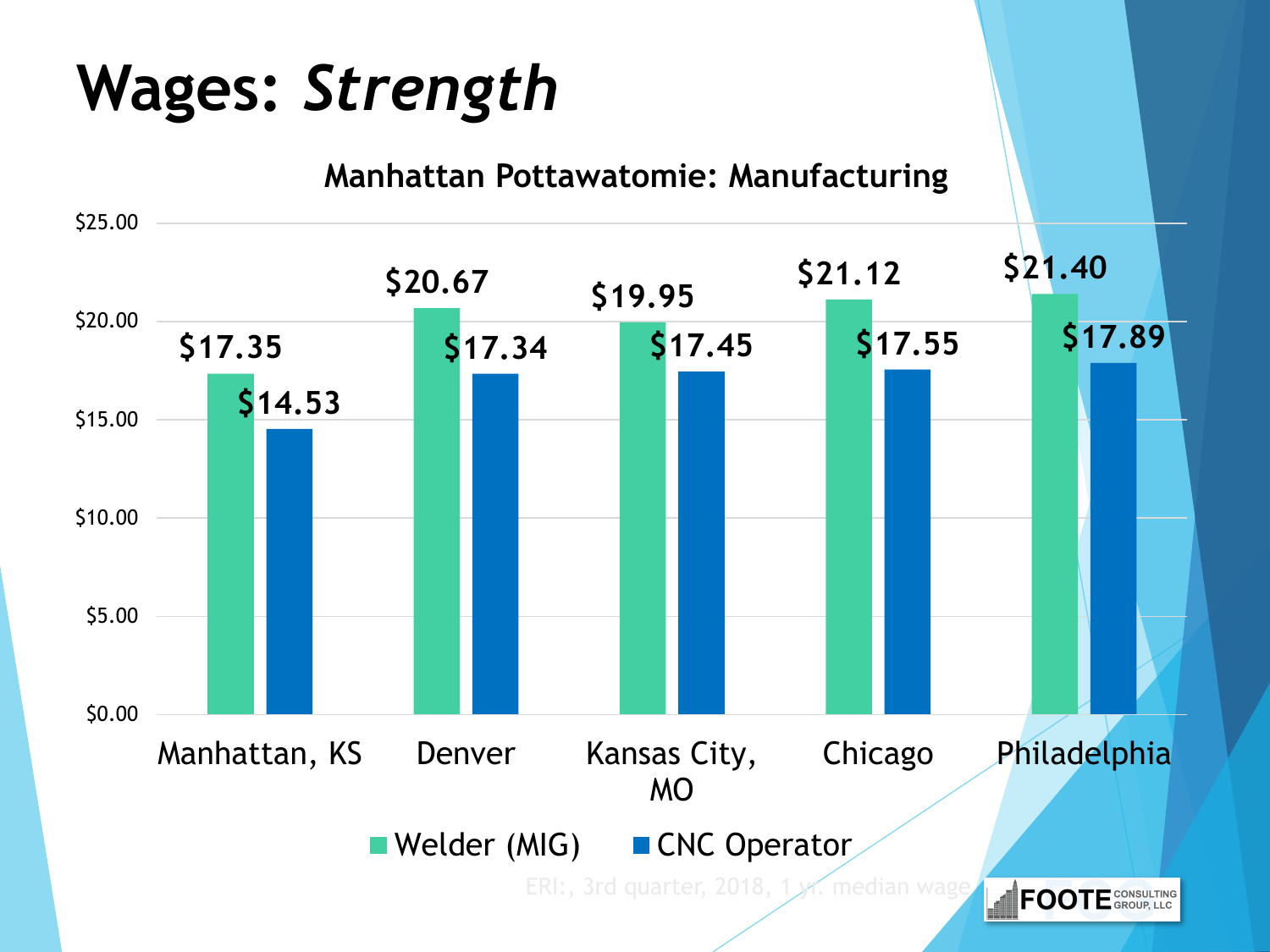### **Labor Availability***: Strength & Weakness (Office/Service better, but hard to recruit outside)*

**Manhattan Pottawatomie Office/Service**

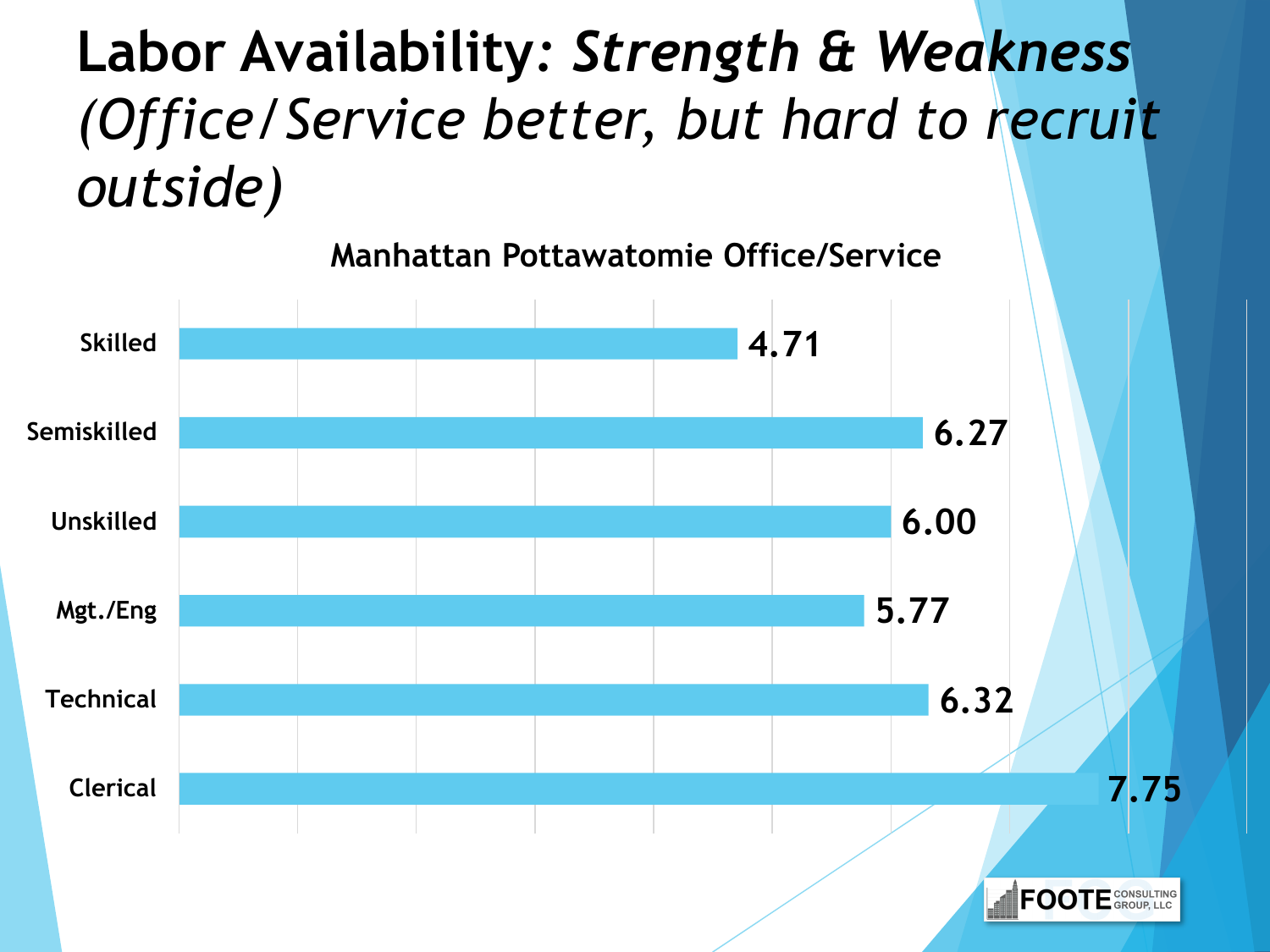### **Manufacturing Labor Availability:** *Need new methods in training*

**Manhattan Pottawatomie Blue Collar**

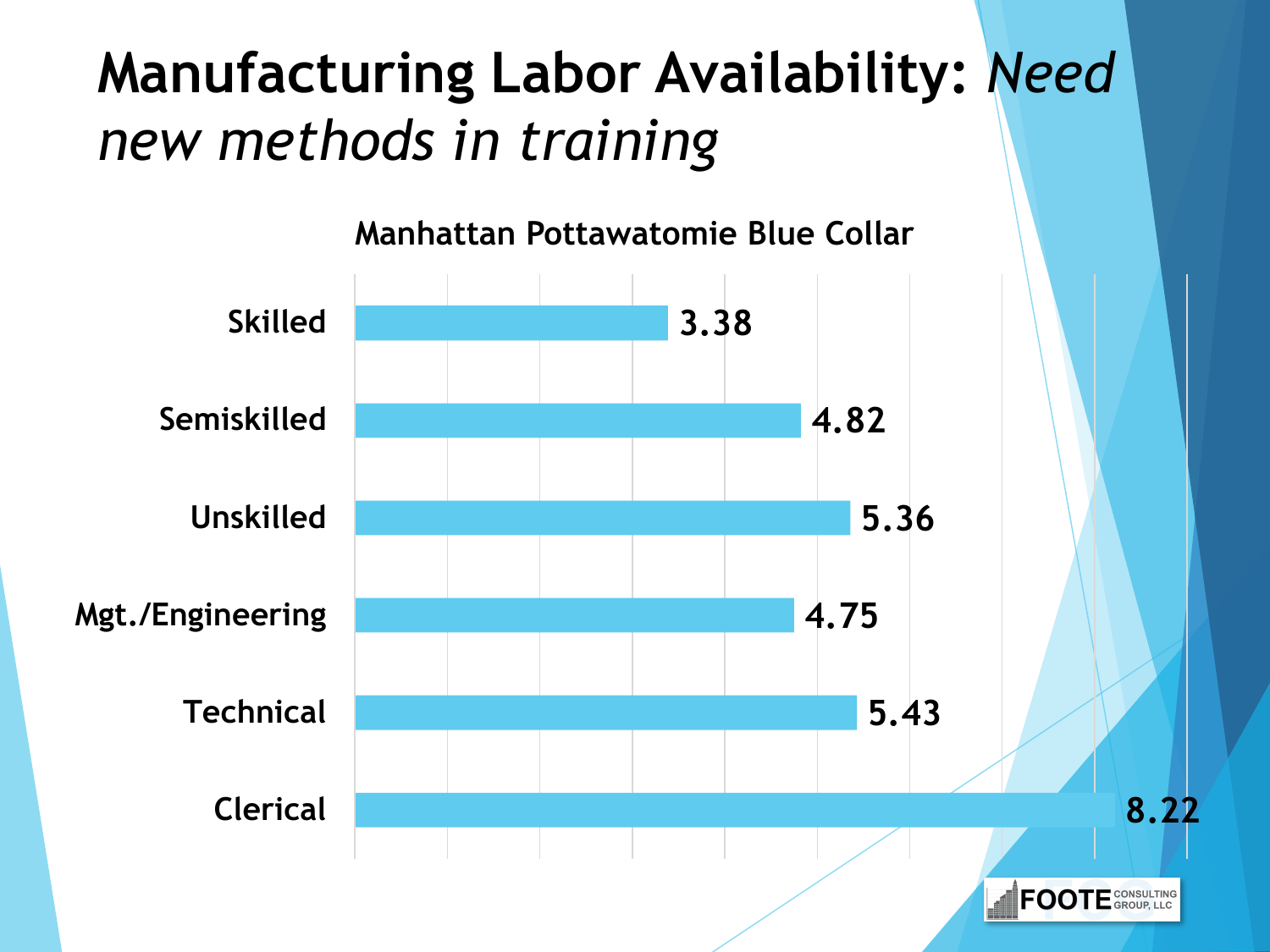### **Cost of Living:** *Some Weaknesses*

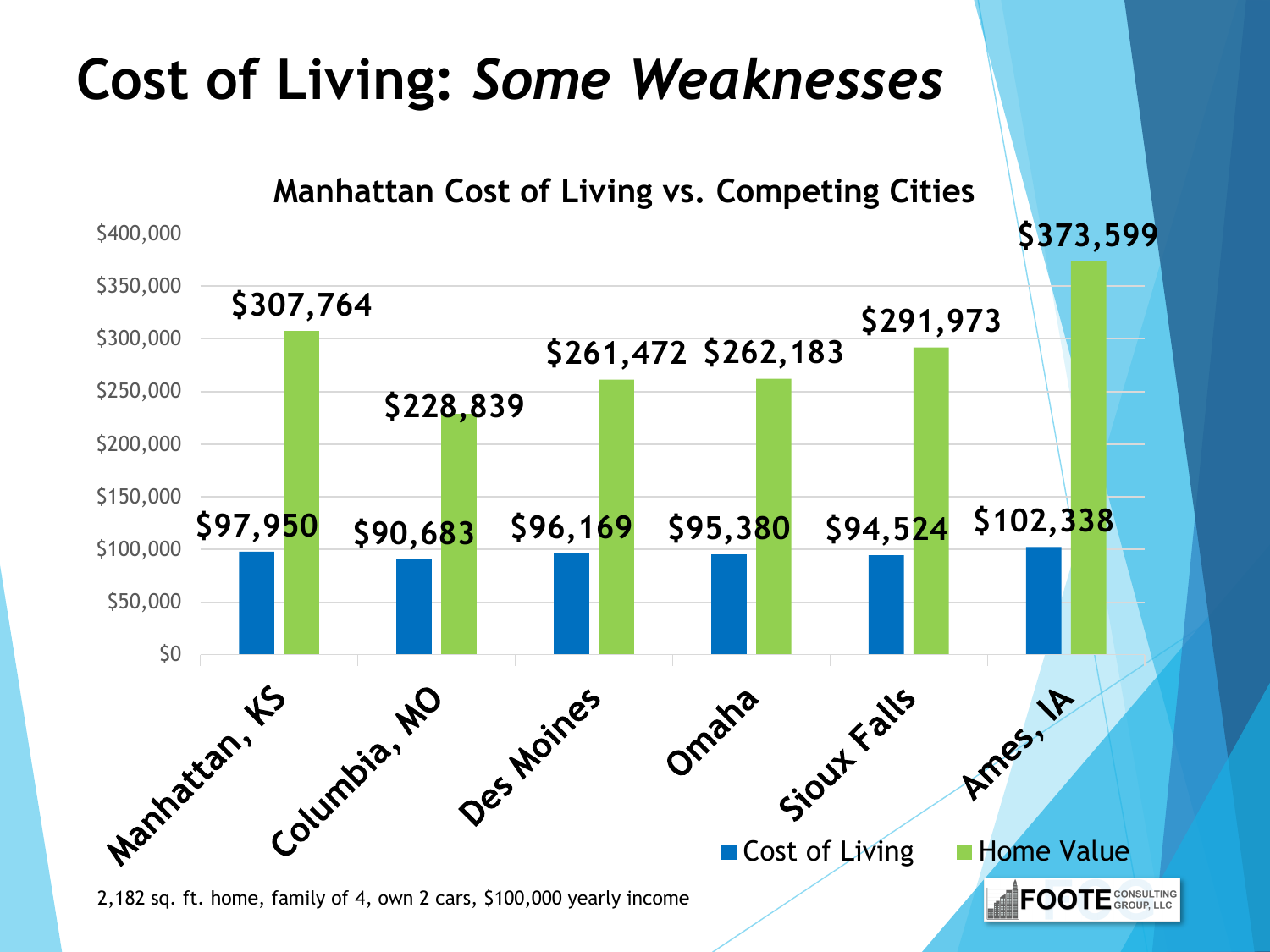### **Sites/Buildings:** *Strength & Weakness (We want Certified Sites!)*

**Certification needs assistance from a site selection professional**

**Sample Criteria** (from the Arizona Program)

- 10 or more developable acres
- Property boundary survey
- Willing seller with set asking price
- All utilities at the site (or within 500 feet)
- Proven alignment with a local city, town or county and letter of commitment from this body
- No environmental liabilities (Phase I ESA; assured water supply; endangered species reviews; geotechnical report; air quality designation)
- Outside known flood**-**prone areas or remediation complete
- Permitting process, timeline, and fees clearly documented
- Public, dedicated road access
- Industrial/office (no retail) zoning or expedited rezoning plan
- Site physically toured and a report from a site selector's viewpoint.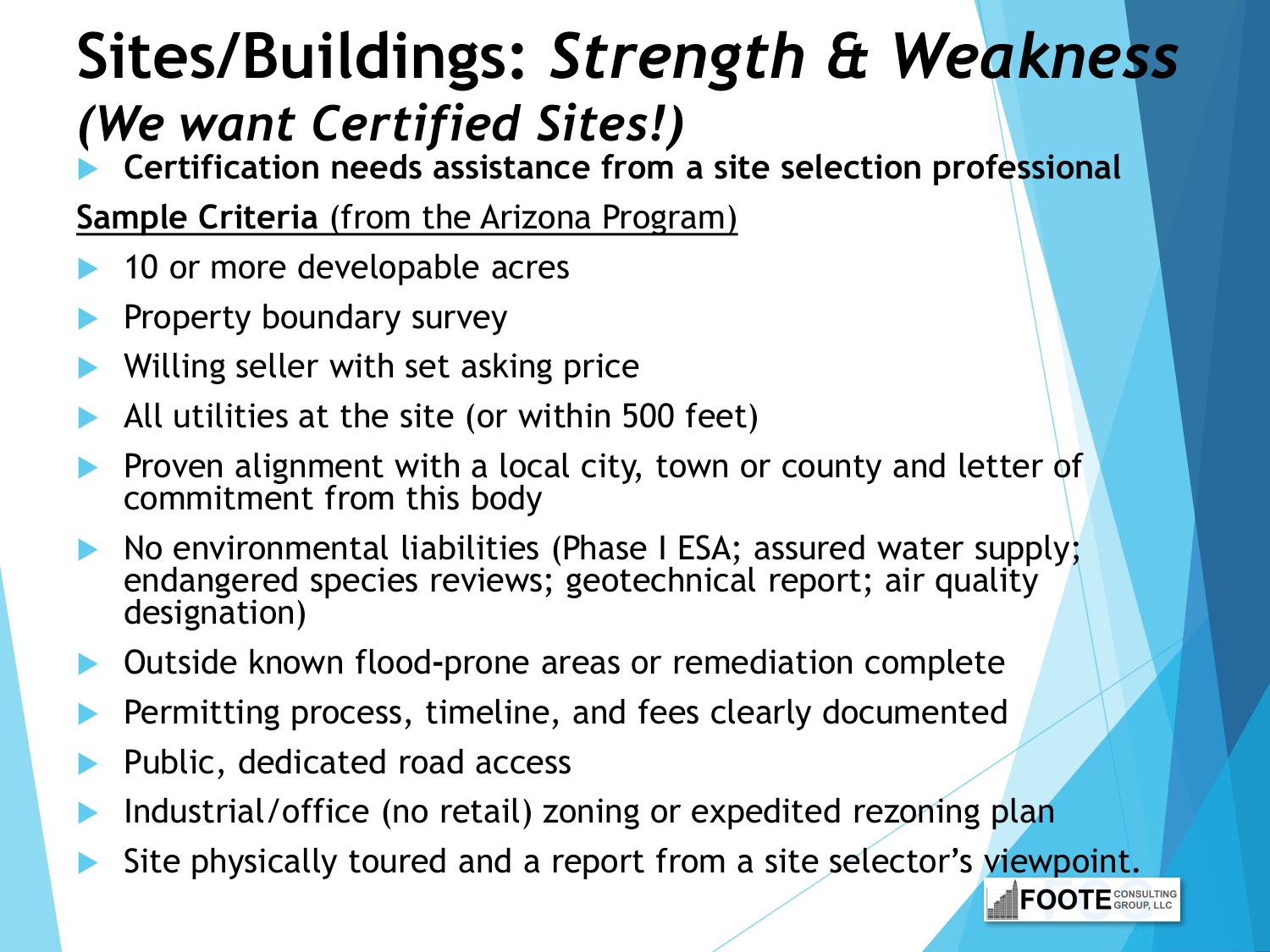## **Some National Growth Sectors**

#### **Data Centers**

- Fastest growing industry \$15B annually in US; \$40B globally
- Servers grown from 2.6 million to 11.6 million (past 10 years)

#### **Aerospace/Defense Security Systems**

• Drones; border-related

#### **Software Development**

- Cyber security; apps/mobile devices; very high speed computing
- **Healthcare and Medical Devices**
	- Health services, medical supplies, and device manufacturing
- **Food Processing**
	- Organic/gluten free product needs
- **Warehouse/Distribution (DC)**
	- Online retail (i.e. Amazon) has exploded!

#### **Oil/Gas/Renewable Energy**

• Almost 3x growth in renewables in the last 10 years

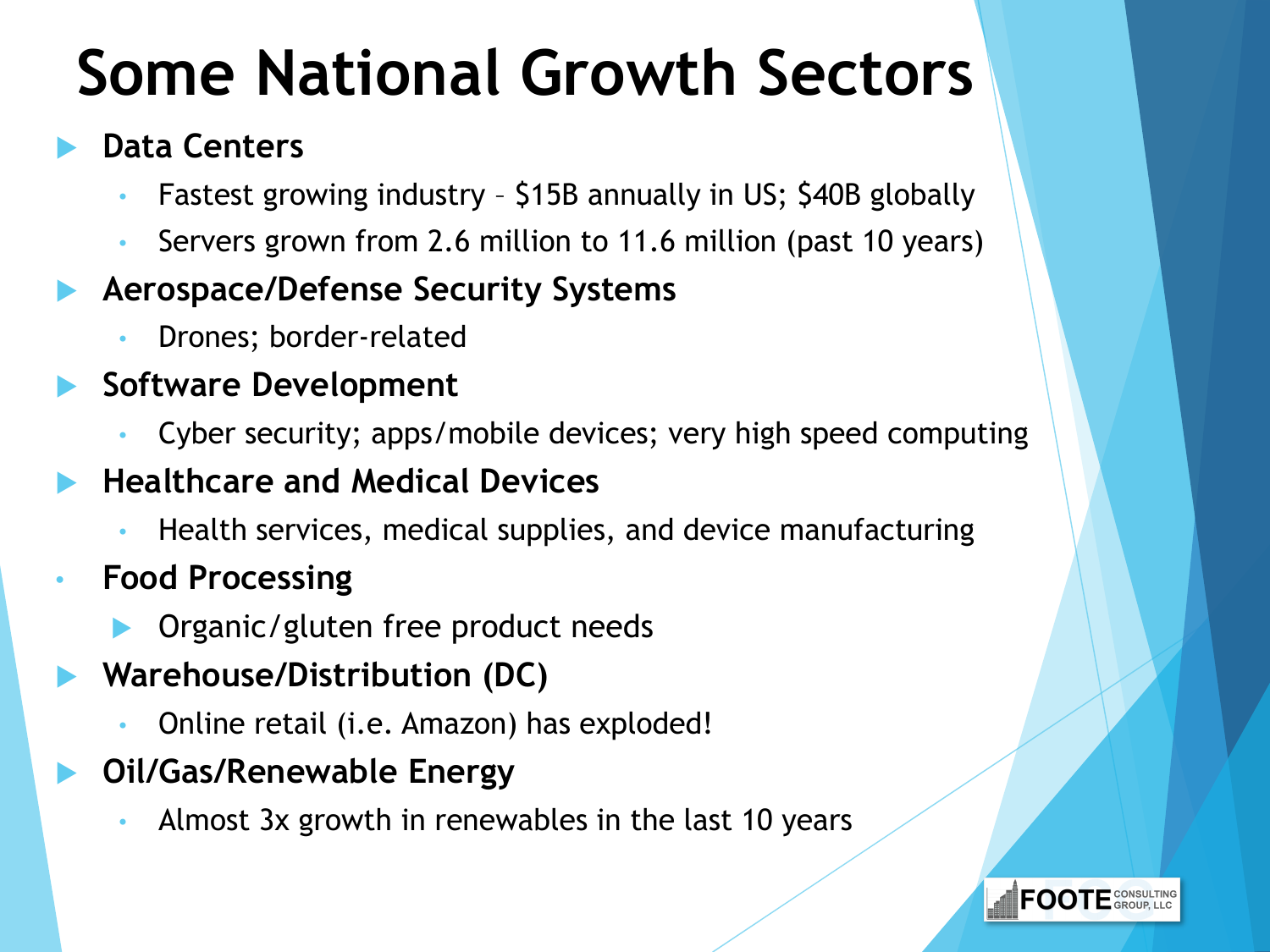### **Data Centers**

#### *Key Site Selection Factors:*

- **Geographic diversity & disaster avoidance**
- **Electric power cost**
- **State corporate income tax rates**
- **State and local sales taxes** 
	- Levied on millions of dollars worth of servers
	- Low rates and/or abatement or rebate on sales taxes are important
- **Personal property taxes on equipment**

#### **Utility infrastructure**

- Electric power grid
- Transmission fed power
- Onsite substation
- Fiber availability & bandwidth
- Water for cooling
- *Certified* **ready to go sites**
	- 25 acre minimum could allow proper security buffer
- **Speed to occupancy and state/community readiness.**



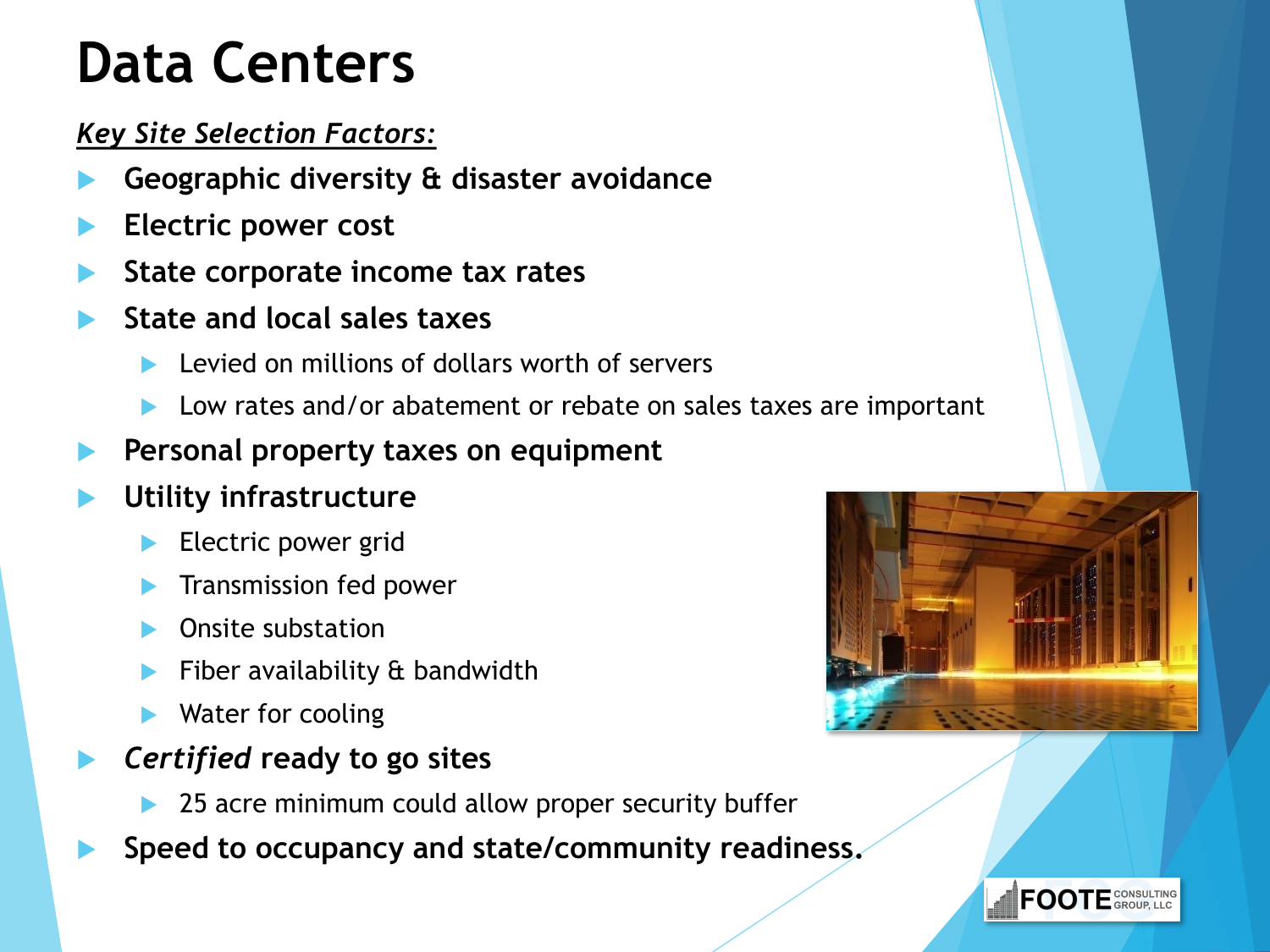### **Food Processing**

#### *Key Site Selection Factors:*

- **Access to markets & raw materials/transportation costs**
- **Available unskilled/skilled labor** 
	- Key positions: machine operators; food technicians; maintenance mechanics; and warehouse workers
- **Adequate labor costs**
- **Excess water and sanitary sewer capacities**
- **Attractive electric power costs/good reliability**
- **Fully improved industrial sites/specialized buildings**
- **Incentives** 
	- Equipment tax exemptions (large capital investment)
	- Infrastructure/site readiness
	- $\blacktriangleright$  Training
- **Good highway access**
- **Rail service may be needed**
- **Good labor/management relations**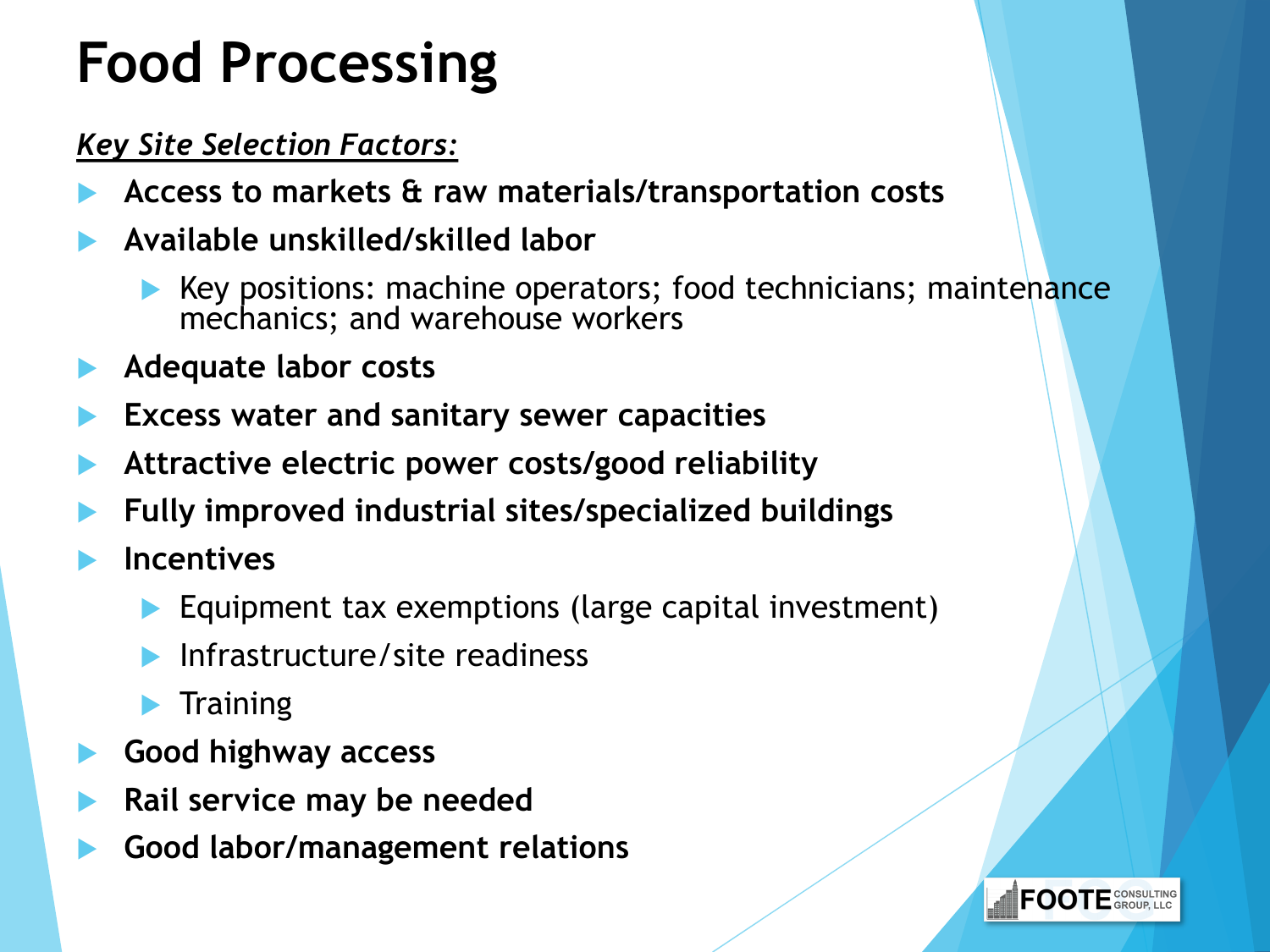## **Cyber-Security Systems**

#### *Key Site Selection Factors:*

- Excellent available **skills** (IT Techs, programmers, etc.)
- Access to **university**
- High level **security clearances**
- **Research capabilities** and network
- **Class A secured leased office space**
	- **Mass transit near by**
- **Reliable power**
- Research and development **tax credits**
- **Excellent quality of life**
- **Air service** access and dependability
- Cost of living and relocation **affordability**
- **Excellent business climate,** positive community attitude



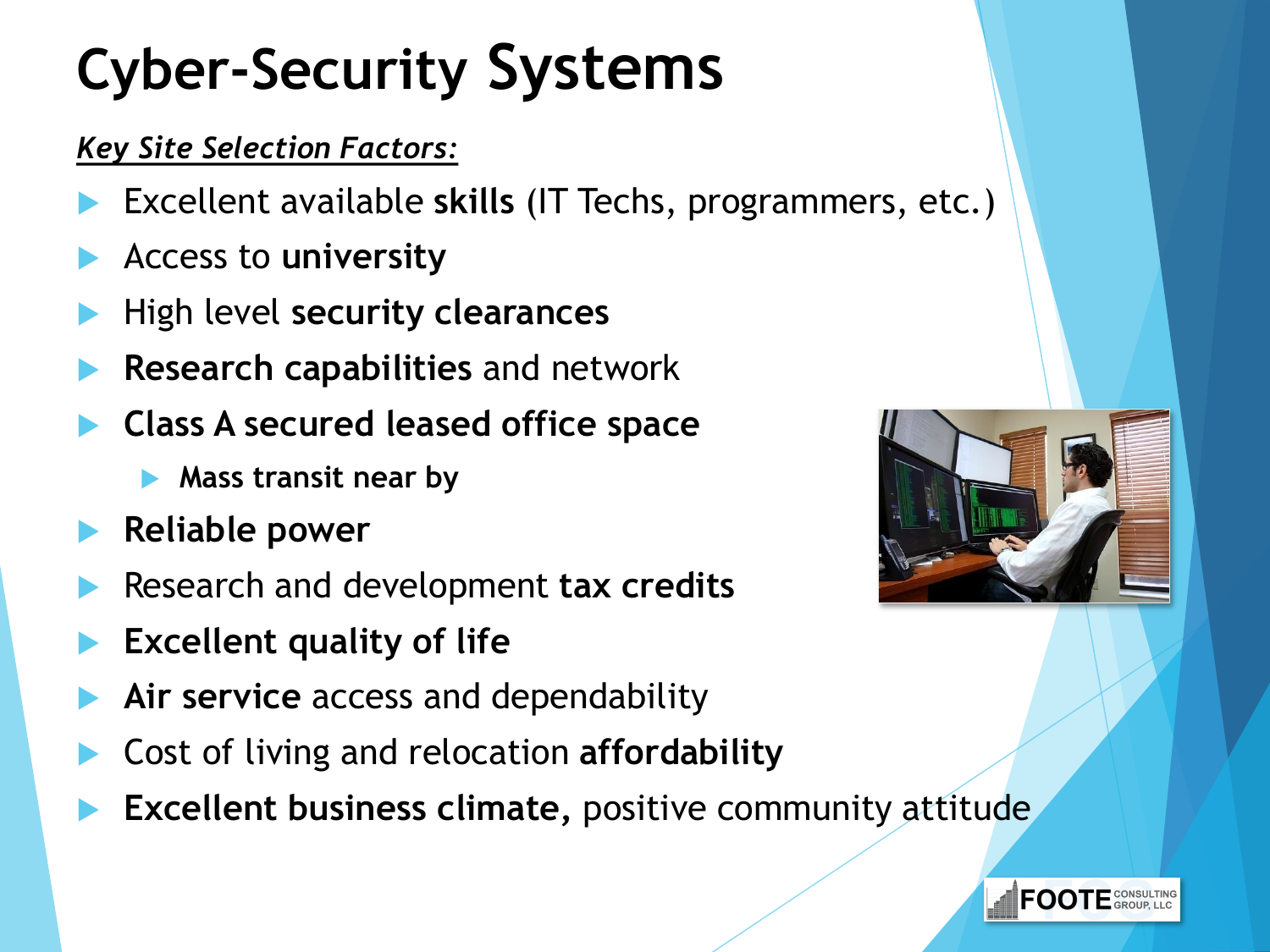## **Warehouse/Distribution (DC)**

#### *Key Site Selection Factors:*

- **Access to market/transportation/freight costs**
	- Access to intermodal freight terminals and ports growing in importance

#### **Labor costs/availability**

- Key positions: material handlers, forklift drivers, and truck drivers
- **Electric power** (costs/reliability)
- **Access to Interstate/4-lane highways** (*5 to 55*)
	- Closer to interchange due to fuel costs.
- **Large** *Certified* **sites** (50 to 250 acres) or large buildings
- **Rail service** for select operations
- **Incentives**/Training/Retail sales tax policies
- **Good labor/management relations**



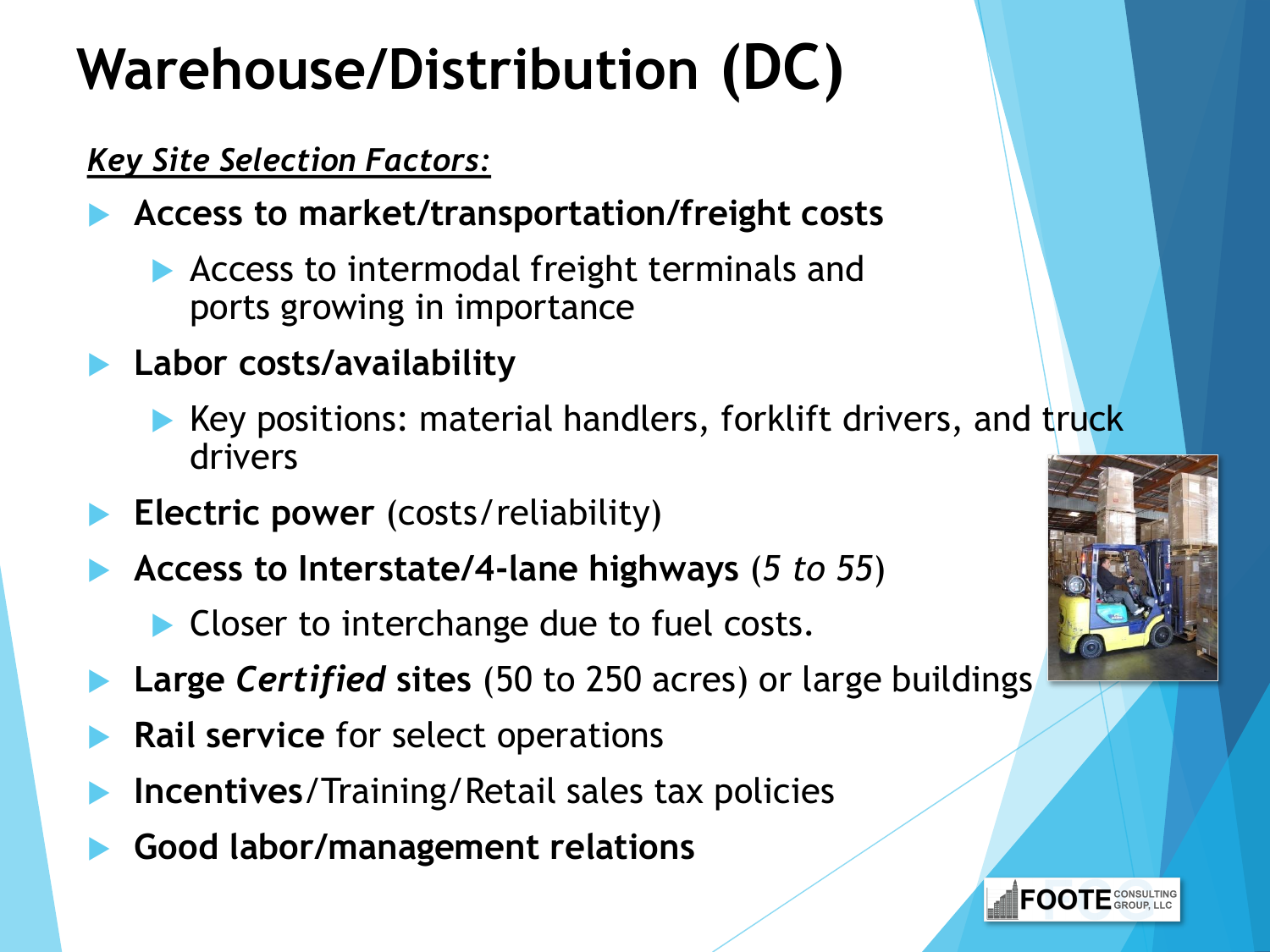## **Manhattan Region:**  *Strength and Weakness*

### **Markets/Freight Costs: Strengths (Some Weaknesses)**

- **Good proximity to I-70, major east-west Interstate**
- **Good proximity to Port of Kansas City: the secondlargest rail hub and third-largest trucking hub in the country**
- **No identifiable intermodal or potential (discussions in Wamego)**
- **Good access off Highway 18 & Highway & Highway 177, very good access in Junction City**
- **Wamego- St. Marys: weakness from access on Highway 99** *(which will be improved)*
- **Some distance from intermodal facilities and markets of Kansas City.**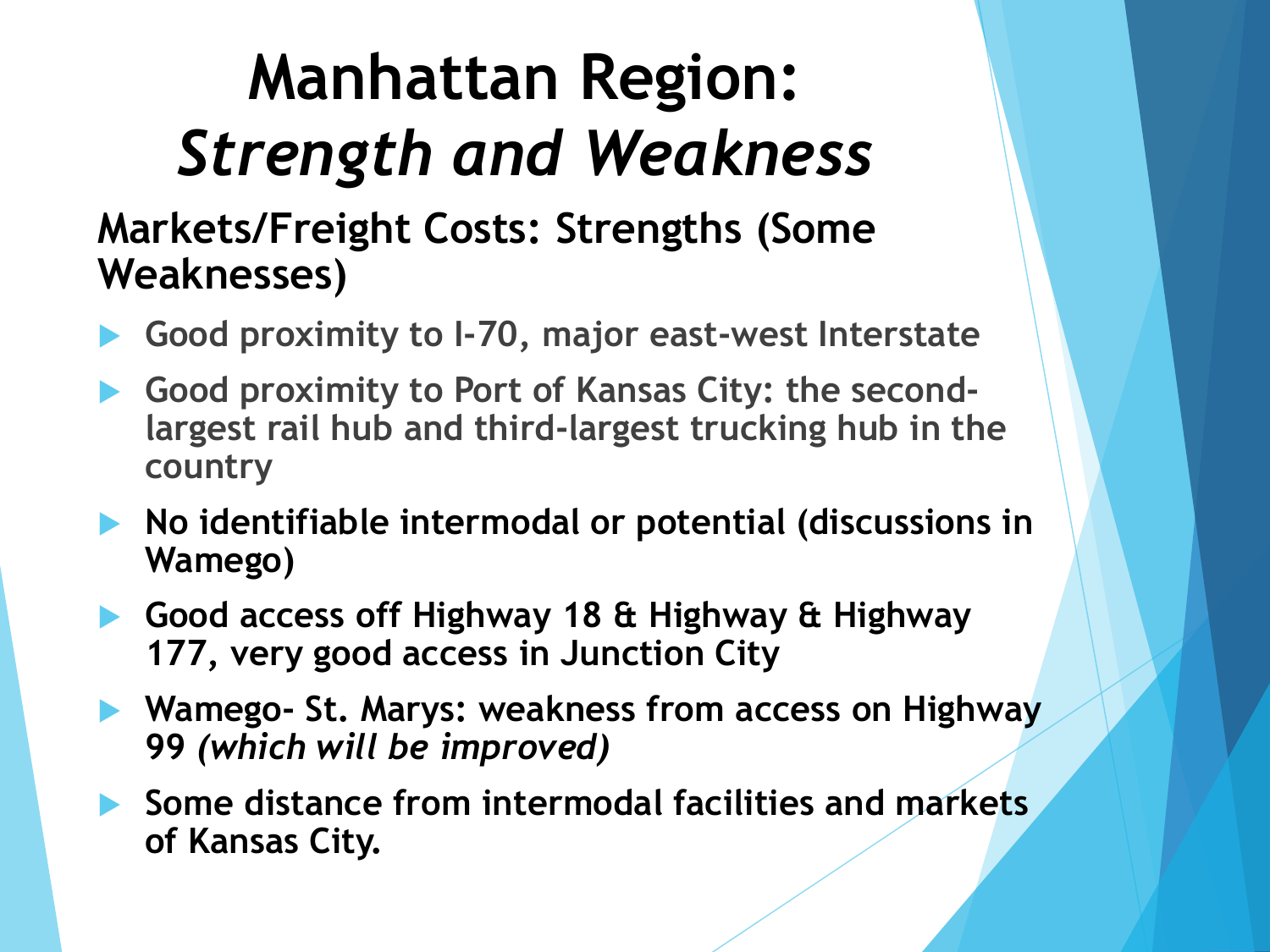### **Workforce and Talent Recruitment:** *Some Strengths, Some Weaknesses*

- **Pottawatomie County: Certified WorkReady by ACT, all students taking Work Keys (eliminates dozens of hours of site selectors time and clients' money).** *It also means the county has a plan.*
- **Riley County: weakness**
- **Geary County: almost WorkReady**
- **Blue Collar workforce: weakness, no plan to expand training**
- **White Collar: some weaknesses in recruiting talent, issues in spousal employment, diversity and housing.**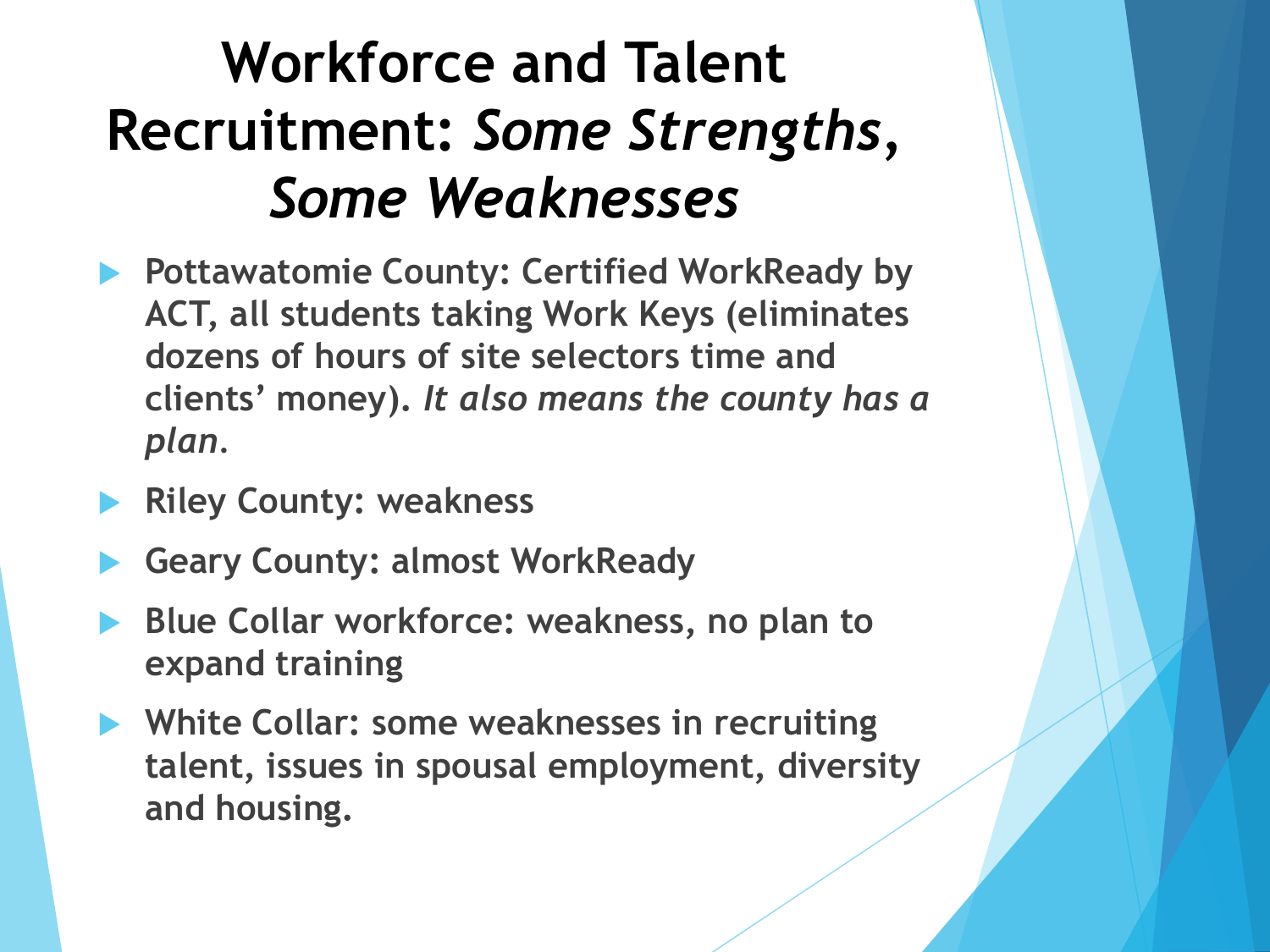**Manhattan Business Park:** 

- Good maps, good infrastructure, all utilities curb and gutters, good lot sizes, excellent pricing, great access to highways
- **In Issues: need to expand park, no** services (several miles from town)
- Need to have one **large site** for a major user or distribution center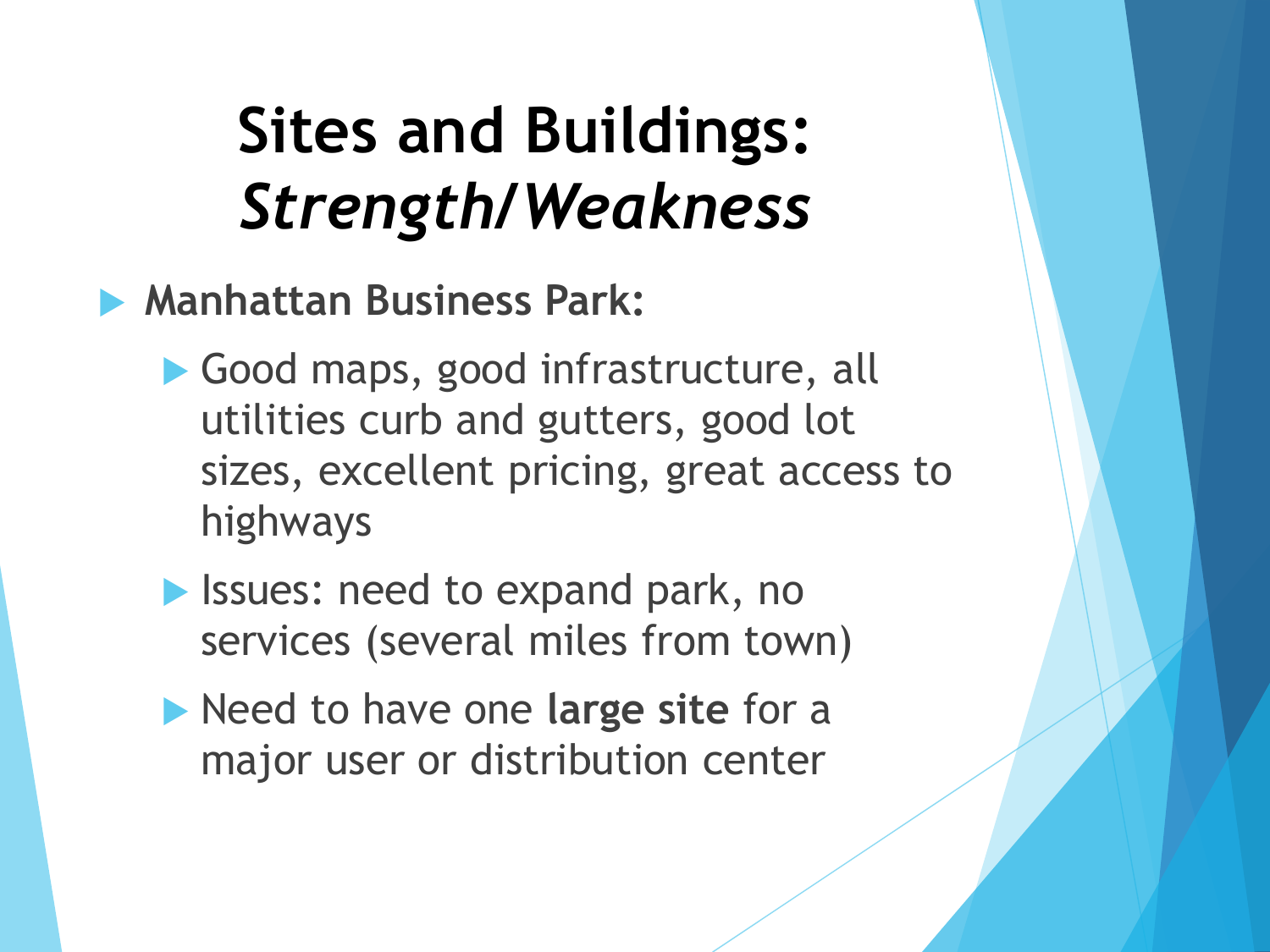- **Kansas State University Research Park**
	- State of the art, perfect for high end users, research and development operations. Buildings are first class.
	- ▶ Well-connected, well-staffed, KBED is a major plus with its integration with the university and the community. Bringing in Pottawatomie County will benefit all.
	- ▶ One of the finest laid plans in the country for university research park
	- **Major issue: price per square foot is** comparable with large cities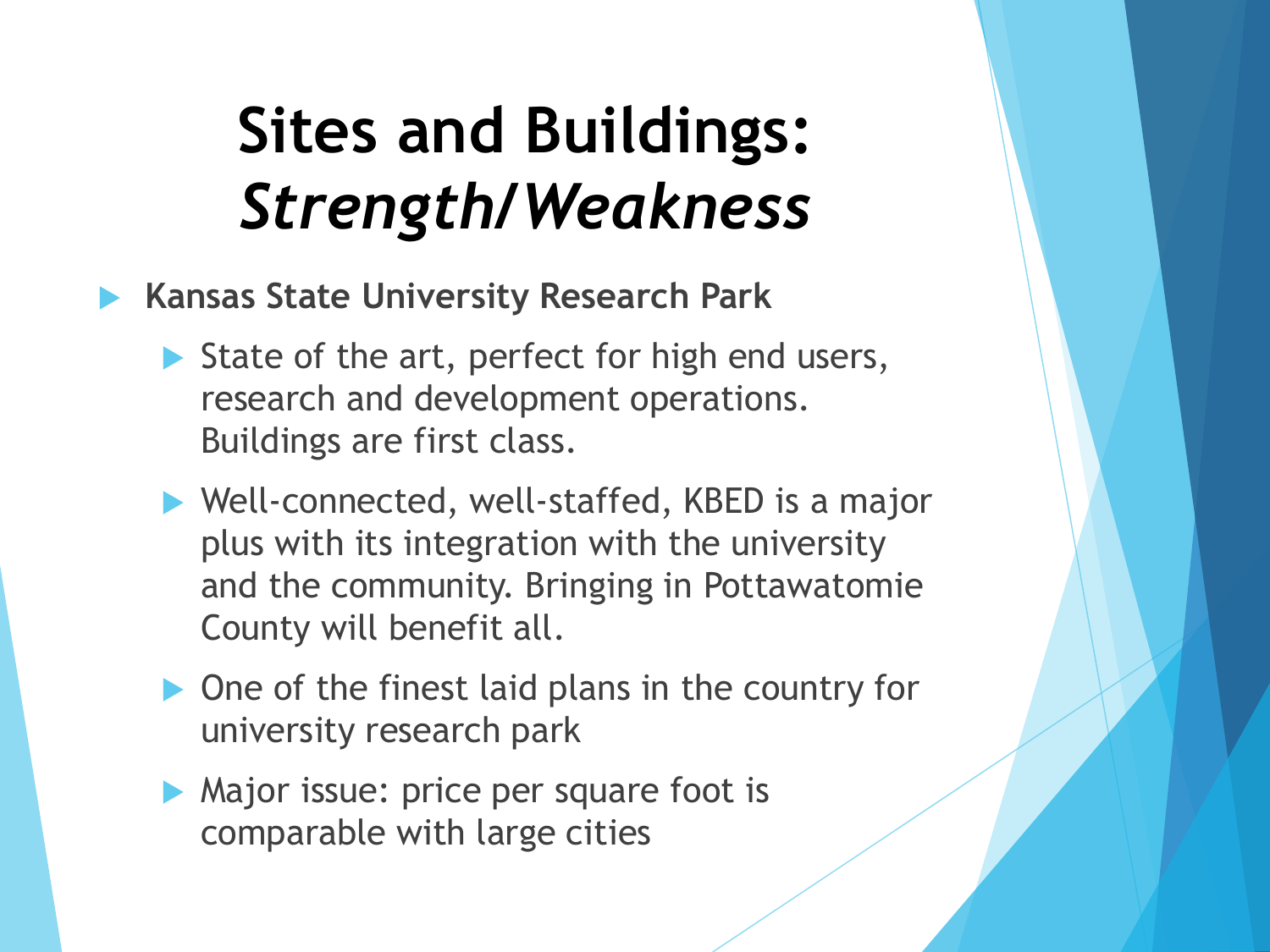**Wamego Industrial Park**

- ▶ On Highway 24, near services, good mix of agriculture related companies, priced well.
- Large lot of 27 acres needs a plan. Utilities/road need to be extended 100 feet.
- Stormwater issues, maybe divide into lots
- **Mapping issues on Zoom Prospector- need to** show the setbacks, utilities, dimensions on the web.
- Invest in a new property in Wamego near future by pass. *Think about using rail*.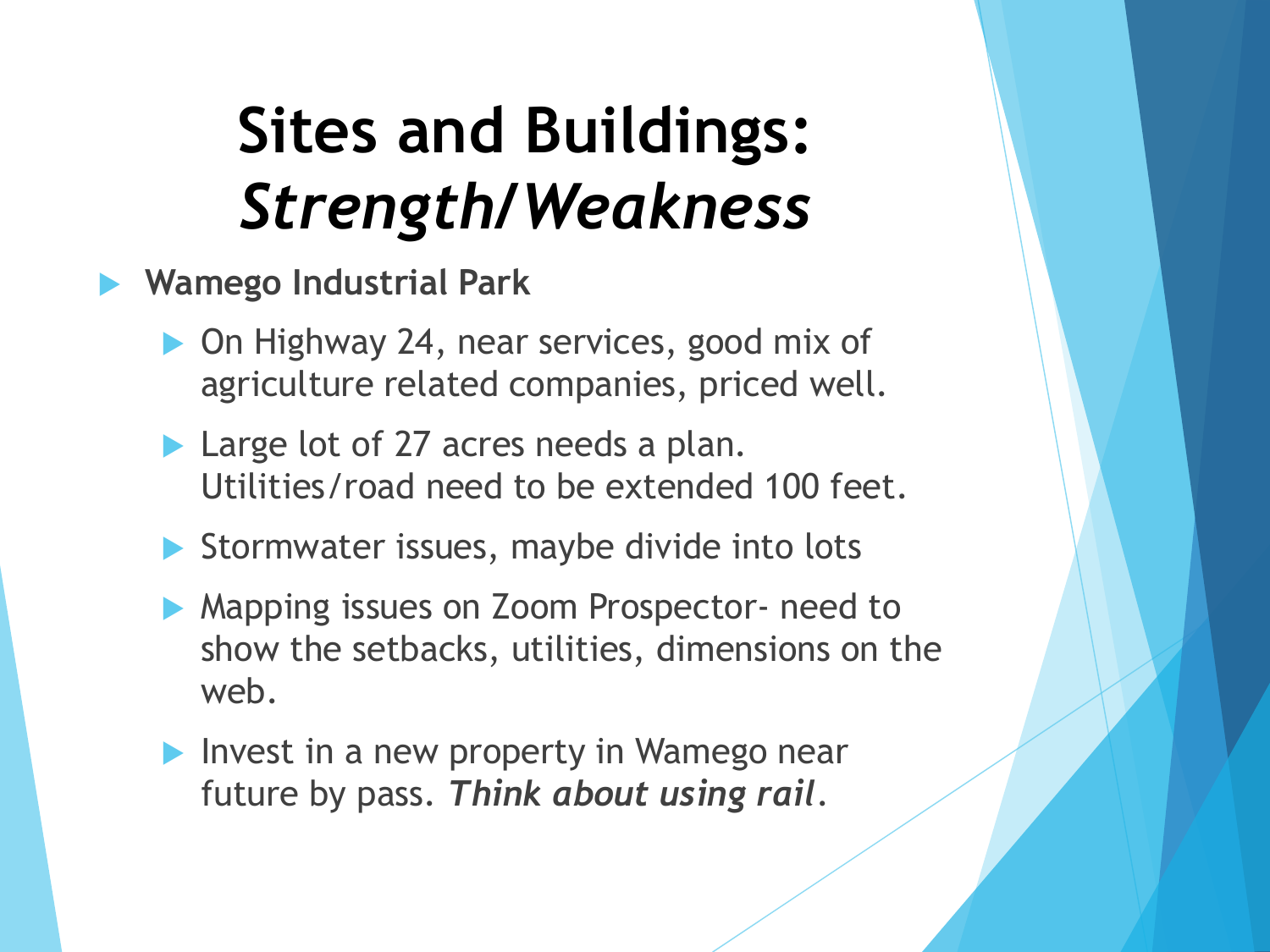- **Sandy Hook Industrial Park**
	- Well designed, well laid out, good drainage system, priced well
	- Good location near city and services
	- **Equidistance between Manhattan and Wamego,** can be used in marketing.
	- Small lots, need new future industrial park/site in St. Marys
	- **Needs better mapping on Zoom Prospector**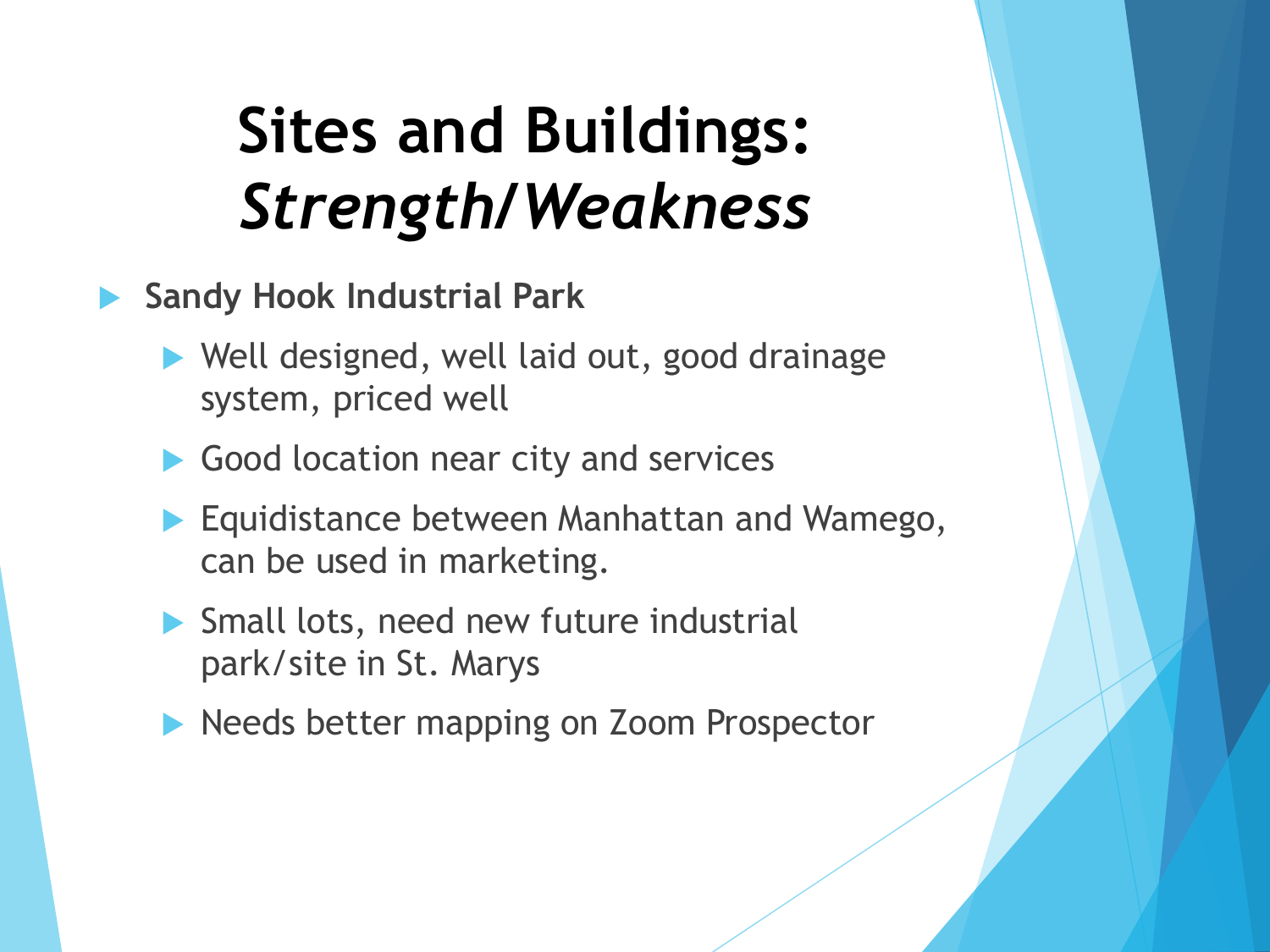- **Other Privately Owned Sites**
	- ▶ Excel Road West- great site, great access off Highway 24 and population. Good information on web but need more details on Zoom Prospector. Also need pricing.
	- **Excel Road East- another great site, great** access, population close. Perfect for commercial-office mix, possibly apartments. Need better maps, better information on web.
	- ▶ Others- privately owned, some have issues with water line size, others lack pricing information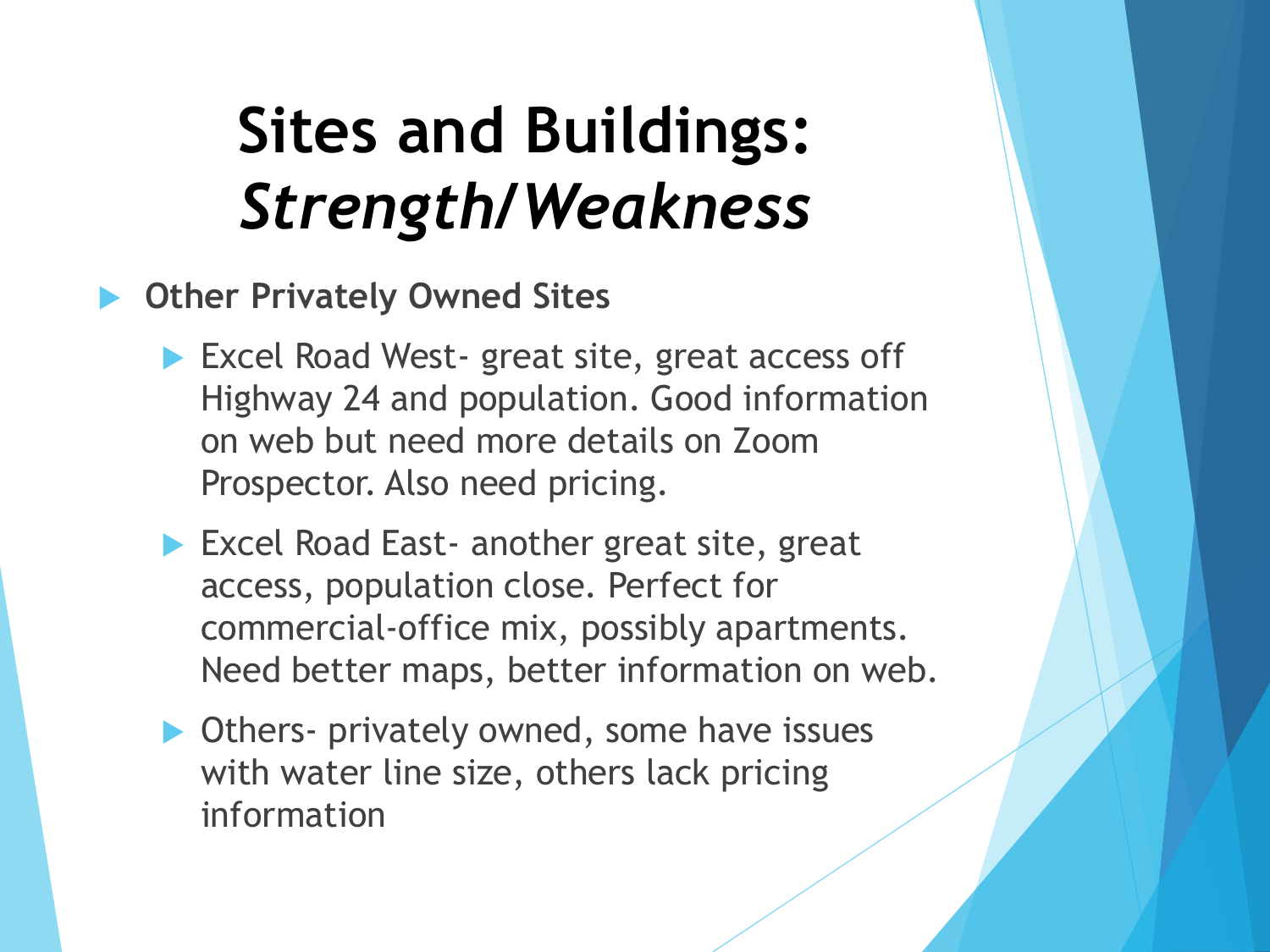## **Quality of Life:** *Strength*

- **Cooperation & partnering is fantastic!**
- Manhattan, Wamego and St. Marys parks and recreation all look great
- All communities look well planned, some congestion on Highway 18, downtown Wamego and St. Marys. (Wamego congestion could get eliminated with by pass)
- Major university allows for cultural and sports activities to be top notch.
- Housing availability and affordability an issue. Excellent additions like Bluemont Apartments, North Ridge Apartments in Wamego. Opportunities for Aggieville.
- $\triangleright$  Schools: important that bonds have passed all school districts in the last few years. A major positive.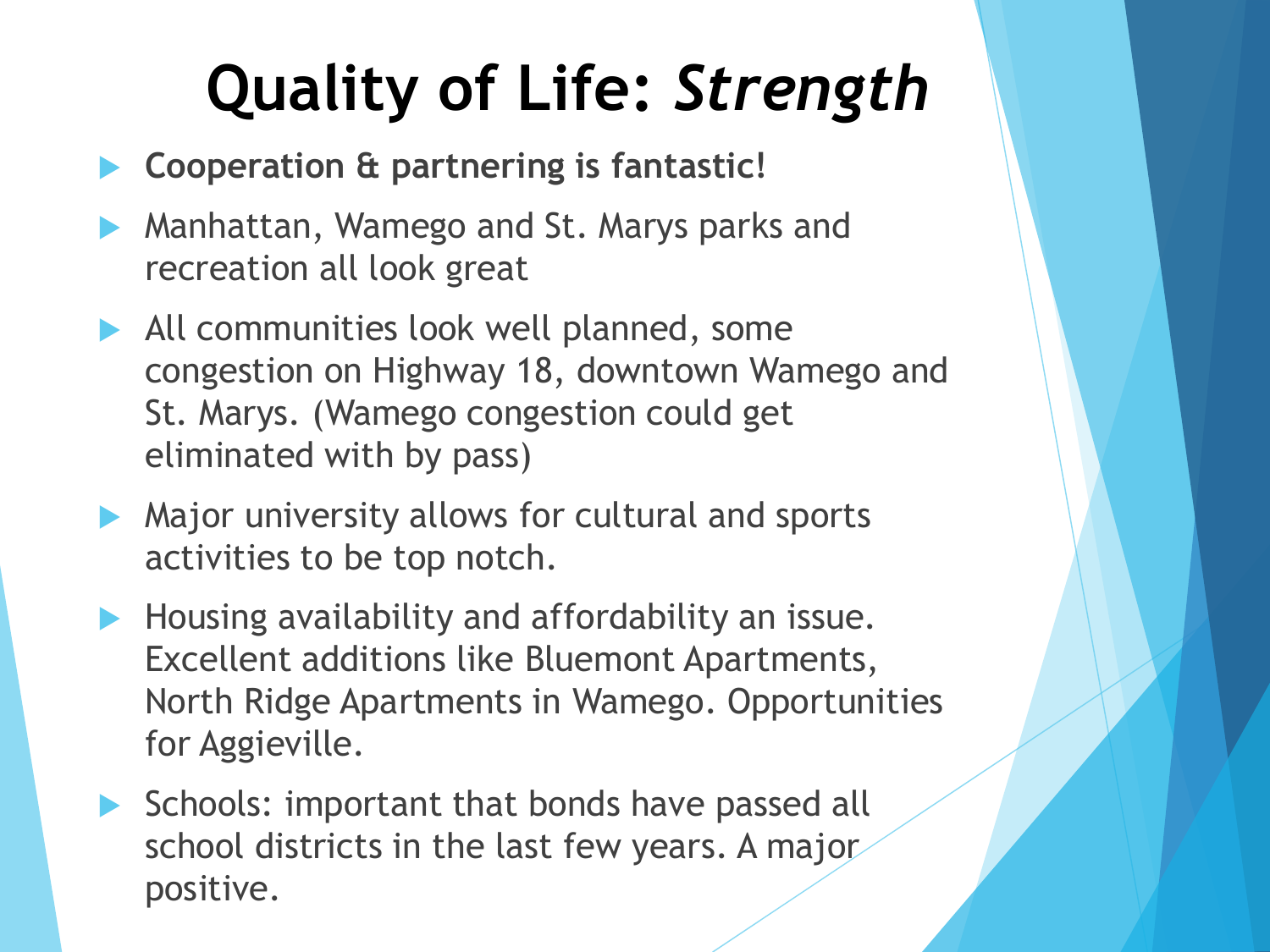### **Incentives and Training:** *Some Strengths, Mostly Weaknesses*

- Kansas is a middle of the table tax state: #28
- Incentives: HPIP and PEAK are good for high wage earning companies. Old KIT program was great.
	- **Manhattan- good incentive program on** paper, could use loan pool. Great past work in TIF and now CID.
	- ▶ Wamego- good utility tax credit St. Marysno incentives

Kansas should enhance training funds and technical/community college funding for training. Look at other models.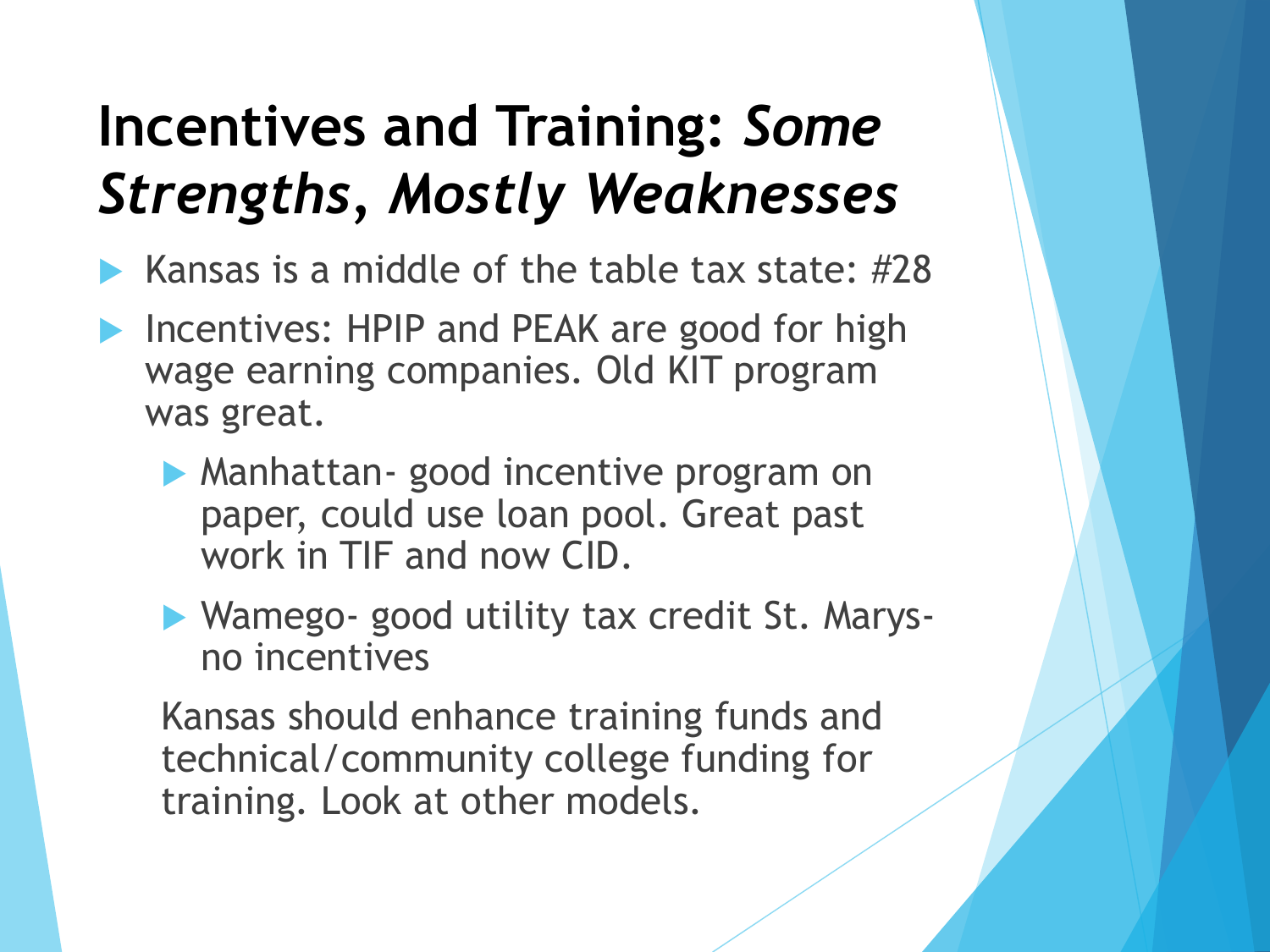## **Where do you meet companies/site selectors? Conferences 2019**

### **Site Selectors Guild**

- ▶ Salt Lake City March 18-20 *SOLD OUT*
- Dallas September 9-11
- *Atlanta - March, 2020*

### **CoreNet**

Anaheim - Oct 20-22

### **International Asset Management Conference (IAMC)**

- Santa Barbara, CA May 4-8
- Boise, ID Sept 12-16

### **Target industry trade shows**